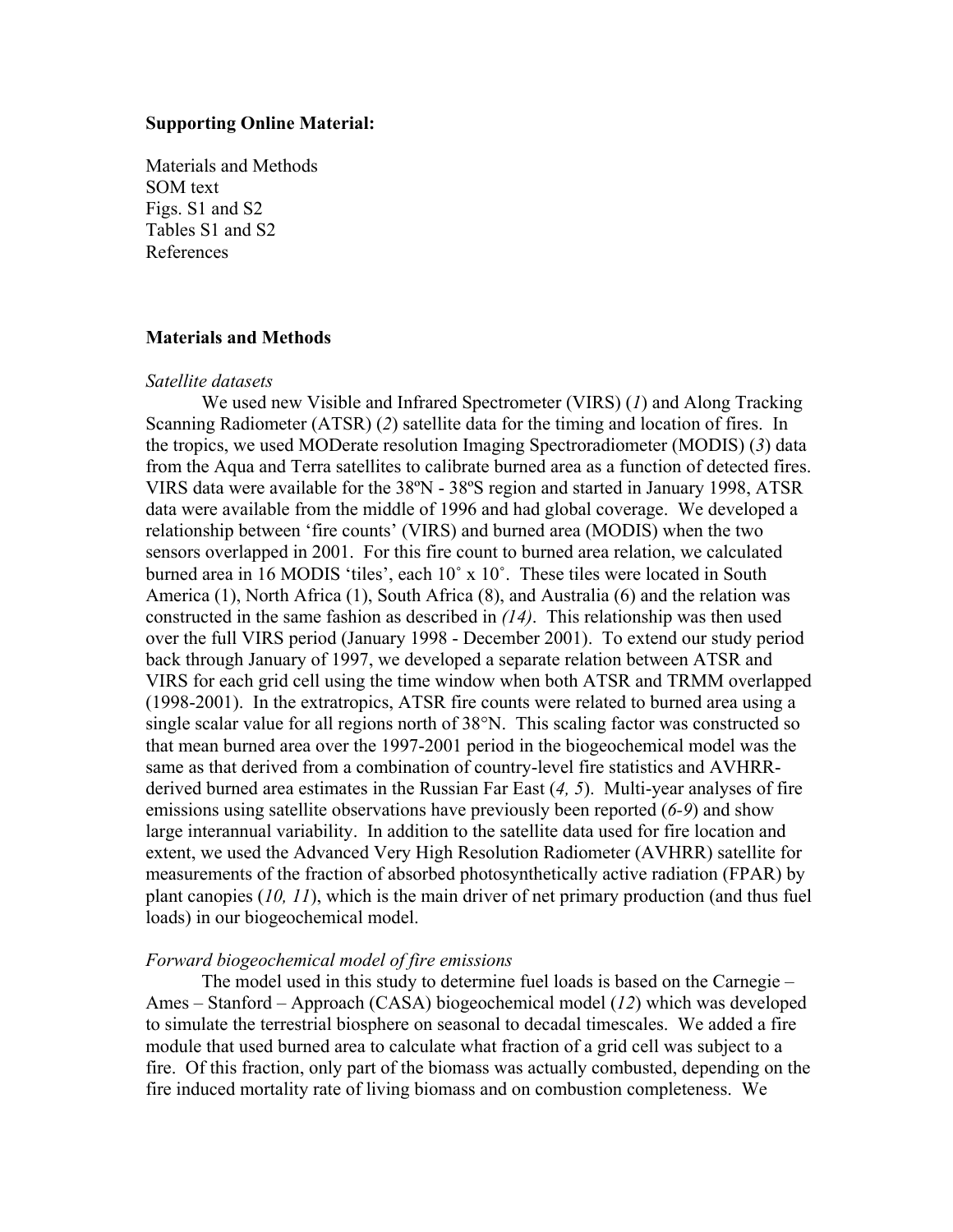calculated burned area using relationships between TRMM and ATSR fire counts and MODIS derived burned area that takes into account changes in vegetation density (*13*). Other modifications to the model included herbivory and fuelwood consumption, which simulated fuel loads that were in better agreement with literature values. This is described in detail in a previous paper (*14*). In this study we used an updated and extended set of burned area measurements to calibrate the fire counts, which resulted in higher burned area values and thus higher emissions than those that were previously reported using CASA (*14*). Another important modification in our model concerns the representation of fire induced mortality rates of woody living biomass. Mortality rates were related to fractional tree cover as previously reported (*14*), but the actual shape of the relation changed so that the rates are low (1%) in all grasslands and savanna biomes, and are higher (60%) in forest biomes. The relation between tree mortality ( $M_w$ ) and fractional tree cover is given below:

$$
M_w = 0.01 + 0.59 / (1 + e^{((60 - \frac{6}{6} \text{ treecover})/4)})
$$
 (1)

We used climate data (15) and accounted for interannual variability in precipitation and temperature using a combination of satellite and station data for precipitation (*16*), and station data for temperature (*17*). Key modeling details included a Net Primary Production (NPP) module based on satellite derived FPAR, solar radiation, and light use efficiency scaled to moisture and temperature conditions. NPP is delivered to living biomass pools (fine roots, stems, and leaves) using fractional tree cover density maps (*18*) to capture carbon dynamics in biomes that fall between closed canopy forests and open grasslands. Depending on biomass turnover time and satellite-derived leaf shedding, the carbon stored in the living biomass pools is delivered to litter pools where soil microbes, fire, fuelwood collection, and herbivory compete for the available carbon. Fire and herbivory also compete for the living biomass pools. Recent changes to the model as described in (*14*) allowed for simulations of global, interannual fire activity and include using burned area in northern regions from country derived statistics and AVHRR satellite data. The model was allowed to reach steady state using mean values of the 1997–2001 data and after spinning up we ran the model for the study period on a monthly,  $1^\circ \times 1^\circ$  resolution, allowing for interannual variability in fuel loads caused by changing climate conditions. The increased burned area in forested regions where fuels accumulated over longer periods is the main reason for the observed interannual variability in emissions.

The total carbon flux predicted by our forward biogeochemical model was partitioned into  $CO<sub>2</sub>$ ,  $CO$ , and  $CH<sub>4</sub>$  fluxes using emissions factors reported for savanna and grassland, tropical forest, and extratropical forests  $(19)$  and estimated in each  $1^{\circ} \times 1^{\circ}$ according to a map of biomes (*20*). We assumed that the carbon content of dry matter was 45% to calculate the  $CO<sub>2</sub>$ , CO, and CH<sub>4</sub> emissions from the reported emission factors (*19*).

#### *Chemical Transport Model (CTM)*

The forward atmospheric model simulations were performed using the GEOS-CHEM CTM (*21*) at a 4° x 5° horizontal resolution and with 30 vertical levels. The model was driven using meteorological fields from NASA/DAO Data Assimilation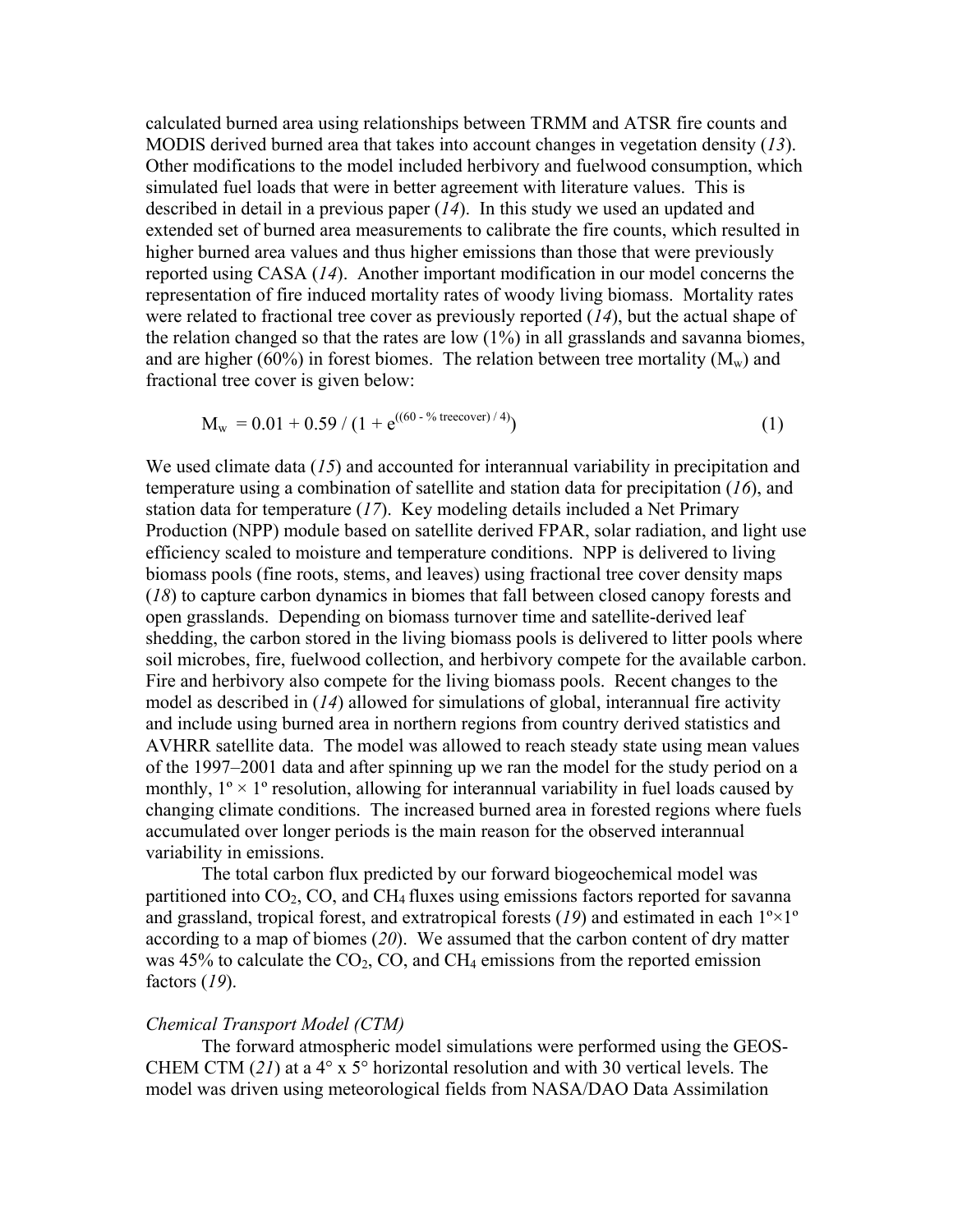System (DAS) for the year 2000. Our reason for the choice of the specific meteorological dataset is based on the lack of availability of a consistent, multi-year meteorological dataset for the 1997-2001 period from the DAS owing to changes in the underlying general circulation model and the meteorological data used as inputs.

In the atmospheric model, we carried separate tracers of  $CO<sub>2</sub>$ ,  $CO<sub>3</sub>$ , and  $CH<sub>4</sub>$  for each of the regions listed in Table 1 (a total of 21 tracers). Monthly OH fields were taken from a prior atmospheric simulation (*21*). A global scaling factor of 0.8 is applied to the OH fields for consistency with the estimated lifetime of methyl chloroform against the tropospheric OH sink (*22*). The model calculations were spun up for a period of 3 years during which time we prescribed mean (1997-2001) monthly emissions derived from our biogeochemical model. The model was then integrated for 1 year using emissions from the year 2000 as a proxy for the low fire year of 1996, and then integrated for 5 years from 1997-2001 using monthly emissions from the forward biogeochemical model.

#### *Inversion Formulation*

In the inversion procedure we used monthly mean CO data from the National Oceanic and Atmospheric Administration Climate Monitoring & Diagnostics Laboratory (NOAA/CMDL) (http://www.cmdl.noaa.gov/ccg/). Since our inversion operated on CO anomalies, we only included stations that allowed us to construct a mean seasonal cycle over the 1997-2001 period. All of the following 56 stations met this criteria and as a minimum had at least 30 monthly mean observations during the 60 month study period from January 1997 through December 2001: ALT, ZEP, BRW, STM, ICE, CBA, BAL, MHD, SHM, HUN, LEF, KZD, BSC, UUM, KZM, NWR, UTA, AZR, TAP, WLG, BME, BMW, WIS, POCN30, MID, IZO, POCN25, KEY, ASK, POCN20, KUM, MLO, POCN15, RPB, GMI, POCN10, POCN05, POC000, SEY, POCS05, ASC, POCS10, SMO, POCS15, POCS20, POCS25, EIC, POCS30, POCS35, CGO, CRZ, TDF, PSA, SYO, HBA, and SPO.

As a first step, we removed the mean seasonal cycle from the data at each station. We then binned this data into 6 latitude zones (90°N-60°N, 60°N-30°N, 30°N-0°N, 0°S-30°S, 30°S-60°S, and 60°S-90°S) and constructed a mean time series of the CO anomaly for each zone. These observed anomalies were used to construct a data vector that consisted of 360 values (6 latitude zones each containing 60 monthly mean observations). The basis regions for the inversion consisted of the seven regions listed in Table 1. In each basis region, the monthly pattern of CO emissions was specified over the 1997-2001 period from our forward biogeochemical model and used to drive the atmospheric model (see CTM description above). Model simulated CO time series taken from the model grid cells containing the CMDL stations were processed using the exact same procedure described above for the CMDL station data. The G matrix (*23*) had dimensions of 7 columns (one for each basis region) and 360 rows (corresponding to 6 latitude zones, and 60 monthly mean model-derived CO anomalies within each zone). We assumed that the measurement error associated with CO observations was 5 ppb at all stations. The scalars obtained from the least squares inversion (Table 1), that minimized the difference between model-predicted and observed CO concentration anomalies at remote flask stations over the 1997-2001 period, can be thought of as adjustments to our regional forward model emissions estimates. Since we did not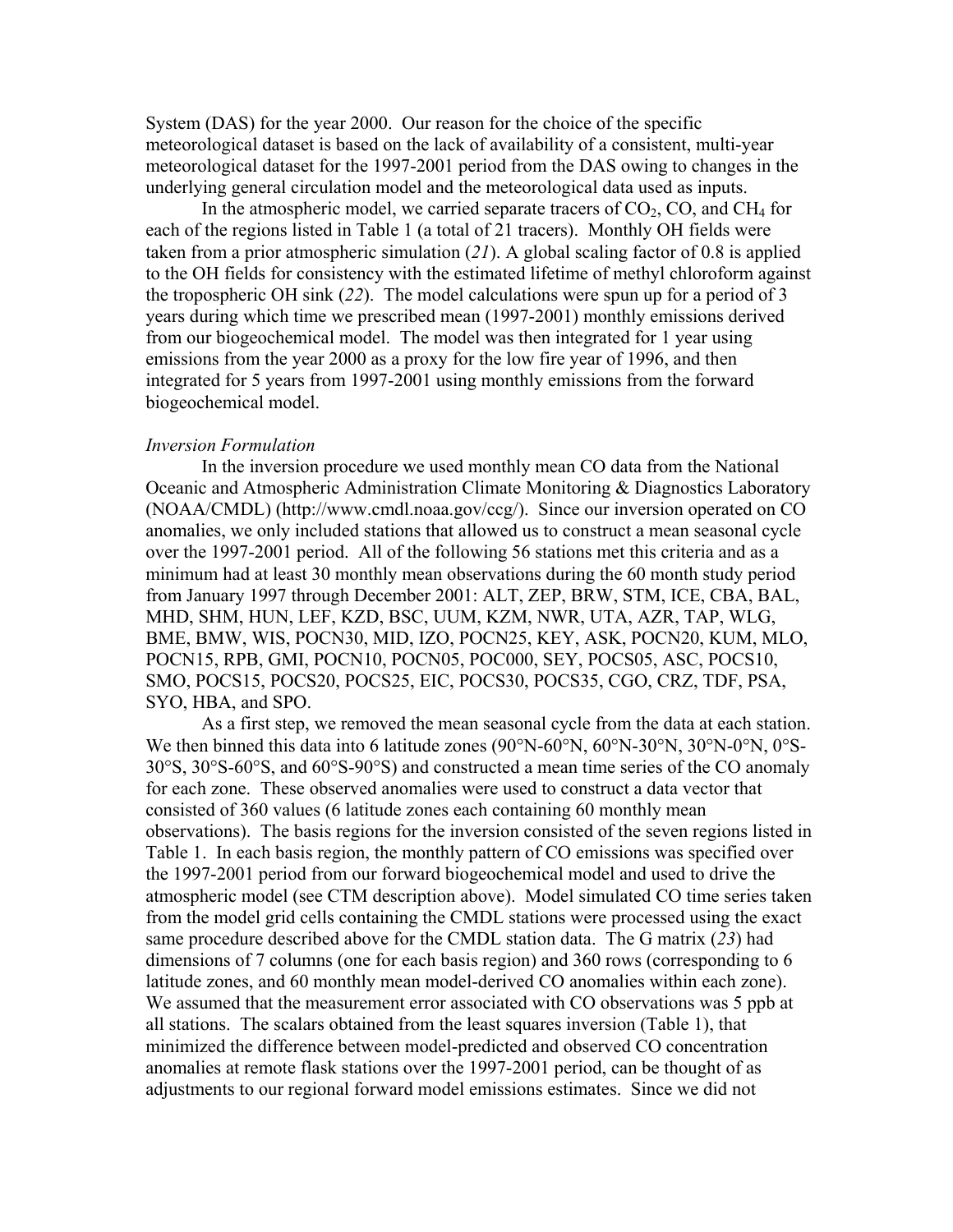impose any non-negativity constraints in the inversion, that the resulting scalars we obtained were positive makes physical sense and is one of several lines of evidence that suggests our inverse problem was well posed.

We should note that, because we focused on CO concentration anomalies, our CO inversion did not provide meaningful constraints on the magnitude of mean absolute annual emissions; for these we relied on our forward biogeochemical model that had uncertainties caused by the satellite data and our representations of mortality, combustion completeness, and fuel loads. Previous inversion studies have explored biomass burning contributions to mean seasonal and latitudinal patterns of atmospheric CO (*24*), and new observations from the Measurements Of Pollution In The Troposphere (MOPITT) instrument should significantly improve the mean seasonal dynamics of emissions inventories from fire in tropical regions.

#### *Sensitivity of Results to the Inversion Problem Formulation*

We also conducted a separate formulation of the inversion in which we did not aggregate the observations or model concentrations into 6 latitudinal zones. Instead, observations from each station were appended to one another as rows in our G matrix. The number of basis regions remained the same (7), and so the size of the G matrix was 7 columns and 3033 rows (representing 56 stations each with a mean of 53 monthly mean observations at each station during the 97-01 period). Again, measurement errors were assumed to be uniform at 5 ppb for each monthly mean observation.

From this formulation we obtained a similar, but not identical, set of scalars. Specifically, we obtained coefficients of 1.68 for Central and northern South America, 0.73 for southern South America, 0.36 for Africa north of the equator, 0.33 for Africa south of the equator, 3.25 for Southeast Asia, 1.42 for boreal forests, and -1.20 for 'Other' regions. For Southeast Asia, Central America and northern South America, and boreal regions, somewhat lower CO emissions were required for the least squares solution than for the primary inversion formulation reported in Table 1. For southern South America, the scalar remained about the same (0.73 vs. 0.69 reported in Table 1). In Africa, the scalar dropped north of the equator but increased south of the equator. 'Other' regions switched from a positive value (1.13) to a negative value of equal magnitude (-1.15). While Africa and 'Other' regions showed a higher sensitivity to the inversion formulation, these were regions that contributed only minimally to the observed variability in fluxes over this period (Table 1 and Table S2).

This second inversion formulation suggests that our results are somewhat sensitive to the design of the inversion problem, but does not significantly alter our conclusion that Central America and northern South America, boreal forests, and southern South America accounted for a significant fraction of the trace gas variability during the extreme 1997-1998 El Niño event. The global emissions anomaly during the El Niño period using this inversion approach was 2.0 Pg C. This is slightly lower than that predicted by our primary inversion approach reported in the text and in Table 1. The partitioning of this anomaly across Southeast Asia, Central and northern South America, boreal regions, and southern South America (54%, 20%, 10%, and 12%, respectively) was similar to that reported in the text, but required even greater relative contributions from source regions other than Southeast Asia.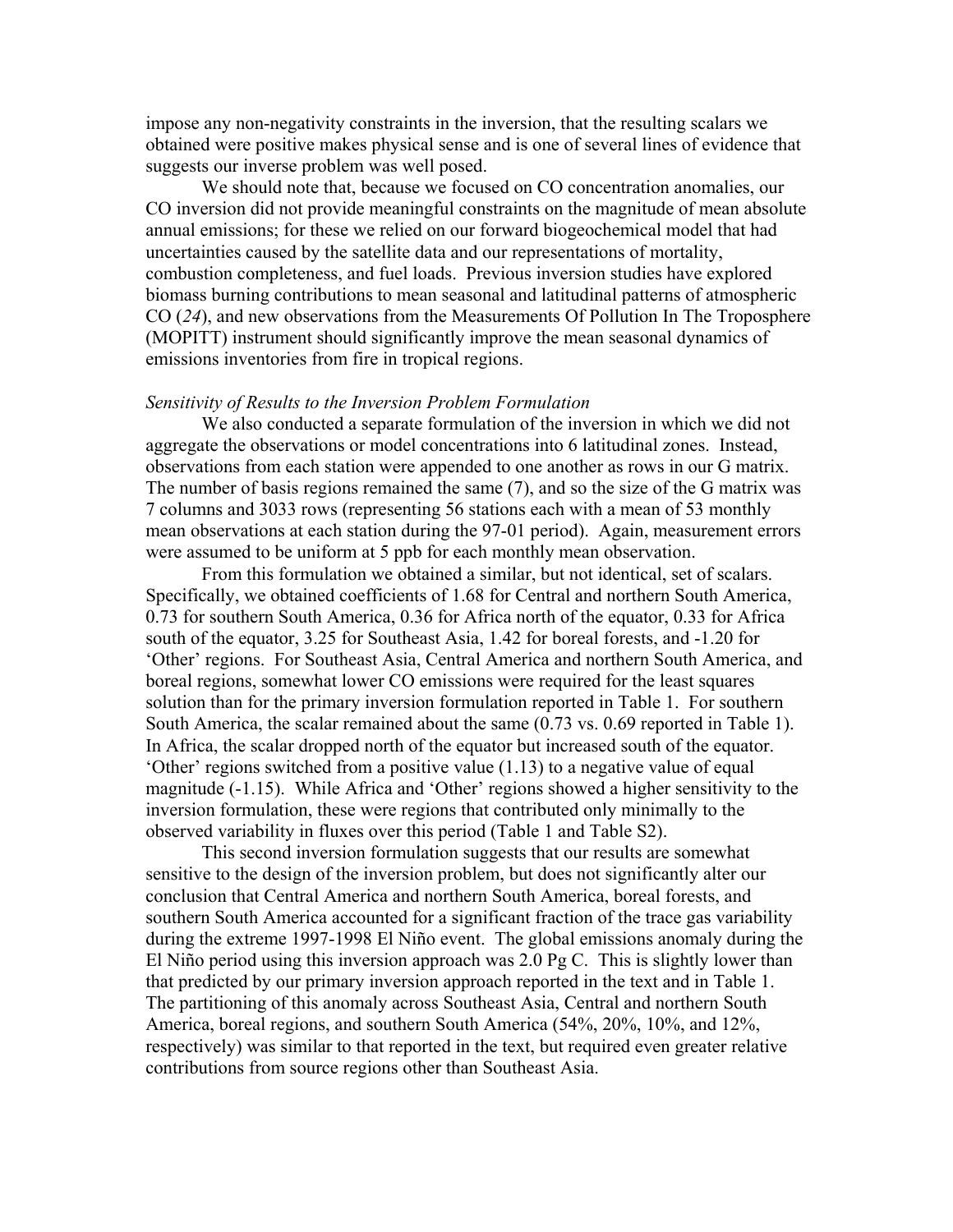## **Supporting Online Material text**

#### *Partitioning fire emissions anomalies within continental regions*

We partitioned the inversion-derived continental emissions anomalies reported in Table 1 among countries by making the following two assumptions. First, we assumed that the relative spatial distribution of fire emissions from the forward biogeochemical model was correct. Second, we assumed that the inversion-derived scalar operated linearly on each 1˚ x 1˚ model grid cell within each of the continental regions.

Following these assumptions, within Southeast Asia, the fire emissions anomaly during the El Niño period (1.34  $\pm$  0.67 Pg C) was distributed across Indonesia (52%), Papua New Guinea (13%), and Malaysia (8%) with smaller contributions from neighboring countries according to our satellite-driven biogeochemical model. Within Indonesia, most of the emissions anomaly originated in Kalimantan (63%), Sumatra (18%), and Irian Jaya (13%). Within Central America and northern South America, the fire emissions anomaly during the El Niño period  $(0.45 \pm 0.31 \text{ pg C})$  occurred mostly within Mexico (54%), Venezuela (17%), and Guatemala (7%). In boreal regions, the inversion estimate of the carbon emissions anomaly from fire during 1998 was  $0.32 \pm$ 0.17 Pg C. This anomaly was distributed mostly within the Russian Far East (71%) and Canada (28%). An independent 'bottom up' approach based on burned area statistics reported by individual countries in the northern extra tropics and a separate emissions model (that accounted for peat burning) achieved a similar east-west partitioning (*25*).

#### *Sources of uncertainty*

There are three primary reasons why the global carbon emissions anomaly from fires estimated here is likely to represent an upper bound. First, the emission factors and forward biogeochemical model we used did not explicitly account for peat burning in tropical or boreal forests. Measurements from temperate and boreal regions (*26*) indicates that peat burning, which is mostly emitted during the smoldering stage of a fire, emits 2 to 3 times more products of incomplete combustion such as  $CO$  and  $CH<sub>4</sub>$ than fires in savannas and forests (*19, 27*). Thus, in terms of explaining the observed atmospheric CO anomalies, less total carbon emissions are required when CO emissions factors are large. Aircraft measurements near the 1997 Indonesian fires show very low  $NO<sub>x</sub>$  (emitted mostly during a flaming stage of a fire) to CO (emitted mostly during the smoldering stage of a fire) ratios, provide regional–scale evidence for smoldering combustion (*28*), and support ground-based measurements that implicate peat burning as the primary source of emissions (*29*). However, other aircraft measurements (*30*) report  $CO:CO<sub>2</sub>$  ratios near Indonesia of 0.089 that were similar to (or even lower than) the values used here (Table 1).

Second, the observed space-time pattern of CO anomalies (Fig. 2) caused the inversion to attribute a significant part of the trace gas anomalies in the northern hemisphere to boreal fires. Per unit of emitted trace gas, emissions from the boreal zone have a larger impact on atmospheric concentrations near the surface than emissions from the tropics because of properties of atmospheric mixing. Specifically, poleward transport of air from the tropics tends to occur aloft in the mid or upper troposphere, where CO from tropical fires would have been diluted and partially destroyed by oxidation with OH before returning to the surface. By contrast, the return flow to the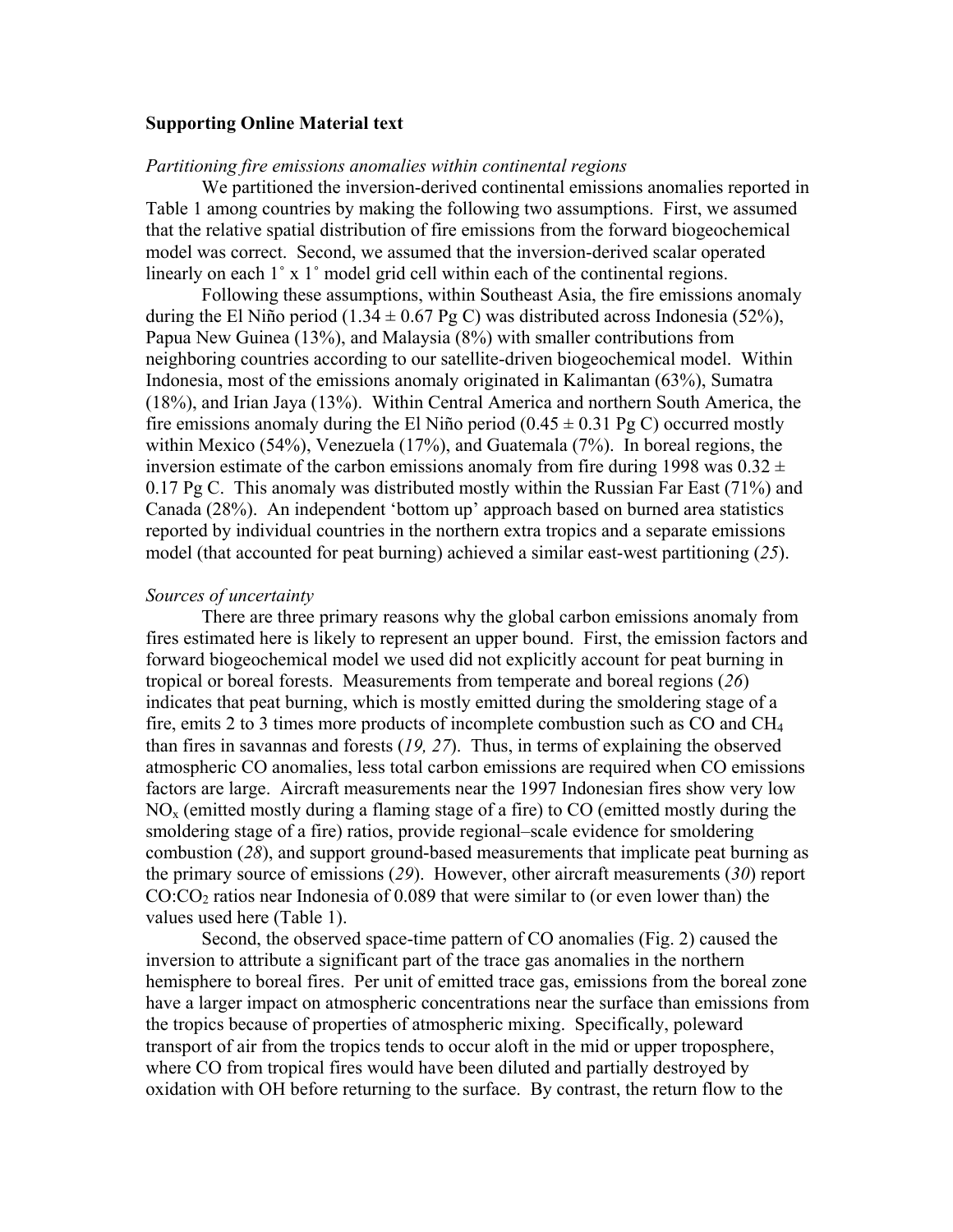tropics tends to occur near the surface, which would have brought CO anomalies from boreal fires in contact with multiple surface observation stations in a shorter period of time, with less of a chance for dilution or oxidation. For this reason, the sum of global emissions anomalies reported here is somewhat lower than previous modeling estimates that assumed emissions occurred in a well-mixed atmosphere (*31*).

 Third, in our atmospheric chemistry model runs, we used climatological monthly mean OH concentrations (*21*). Given the large perturbations to CO and CH4 in some regions of the atmosphere, it is likely that the high fire emissions in 1997-1998 caused a decrease in OH and a corresponding increase in the lifetimes of CO and CH4 (*32*). In terms of the inversion, accounting for these non-linear feedbacks would require smaller CO emissions anomalies from source regions.

If we were to assume the extreme case that all of the emissions anomaly in Southeast Asia was caused by peat burning, and that therefore the emission factor of CO would double (*27*), then the amount of carbon required to explain the CO anomaly in Southeast Asia would decrease by 50%, and the global total carbon anomaly would decrease to 1.45  $\pm$  0.59, which still would explain about 45% of the observed CO<sub>2</sub> growth rate anomaly. As described above, satellite evidence for increased fire emissions across Indonesia, Malaysia, and Papua New Guinea within Southeast Asia during 1997 suggests that a 100% peat land scenario is unlikely. Nevertheless, the uncertainties arising from a lack of representing peat lands and uncertainties of burned area estimates in closed canopy forests are probably the two most important reasons for the discrepancies between our forward and inverse modeling estimates for Southeast Asia.

#### *Other terrestrial mechanisms*

Climate responses of terrestrial processes other than fire have been proposed to explain interannual variability in the atmospheric  $CO<sub>2</sub>$  growth rate. These include drought inhibition of photosynthesis (*33-36*), warm temperature stimulation of ecosystem respiration (*37-39*), a combination of both (*40-42*), or changes in cloud induced light limitation on photosynthesis (*43, 44*). In this study we did not address the potential impacts of climate induced variability on autotrophic respiration (*37, 39*) or diffuse light effects on photosynthesis (*43, 44*). The predicted magnitude of the contributions of fire emissions to  $CO<sub>2</sub>$  anomalies reported here is independent of these issues because it was derived from the atmospheric CO signal, with CASA providing only the timing and spatial distribution of fire emissions within each region. It may be that the variations in photosynthesis and respiration during this period were much larger but cancelled each other out (e.g. photosynthesis and respiration were both stimulated or inhibited). Our study indicates that attributing the entire observed  $CO<sub>2</sub>$  signal to photosynthesis-respiration balance while neglecting variability of fire emissions may result in a misinterpretation of the degree to which land physiological processes respond to climate variability.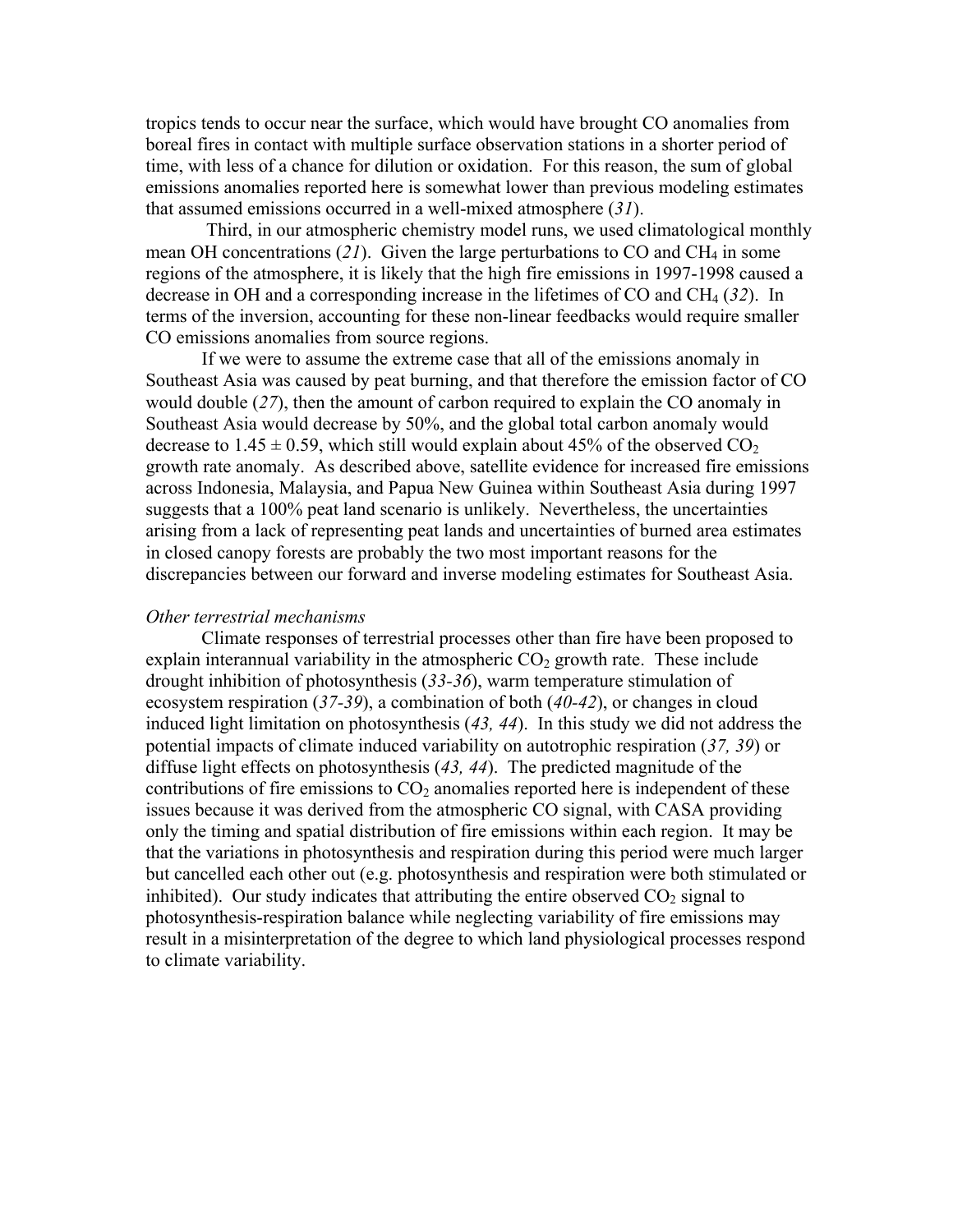### **Supporting Figures**



Fig. S1. Observed CO concentration anomalies for 6 different latitude zones, along with fire contributions obtained from the forward model and from the atmospheric inversion based on NOAA/CMDL flask CO data. The correlation (r) between the inversion and observations was higher in 5 out of 6 latitude regions than the correlation between the forward model and observations: 90°N-60°N 0.93 vs. 0.92, 60°N-30°N 0.95 vs. 0.93, 30°N-equator 0.87 vs. 0.83, equator-30°S 0.85 vs. 0.64, 30°S-60°S 0.75 vs. 0.77, 60°S-90°S 0.92 vs. 0.88.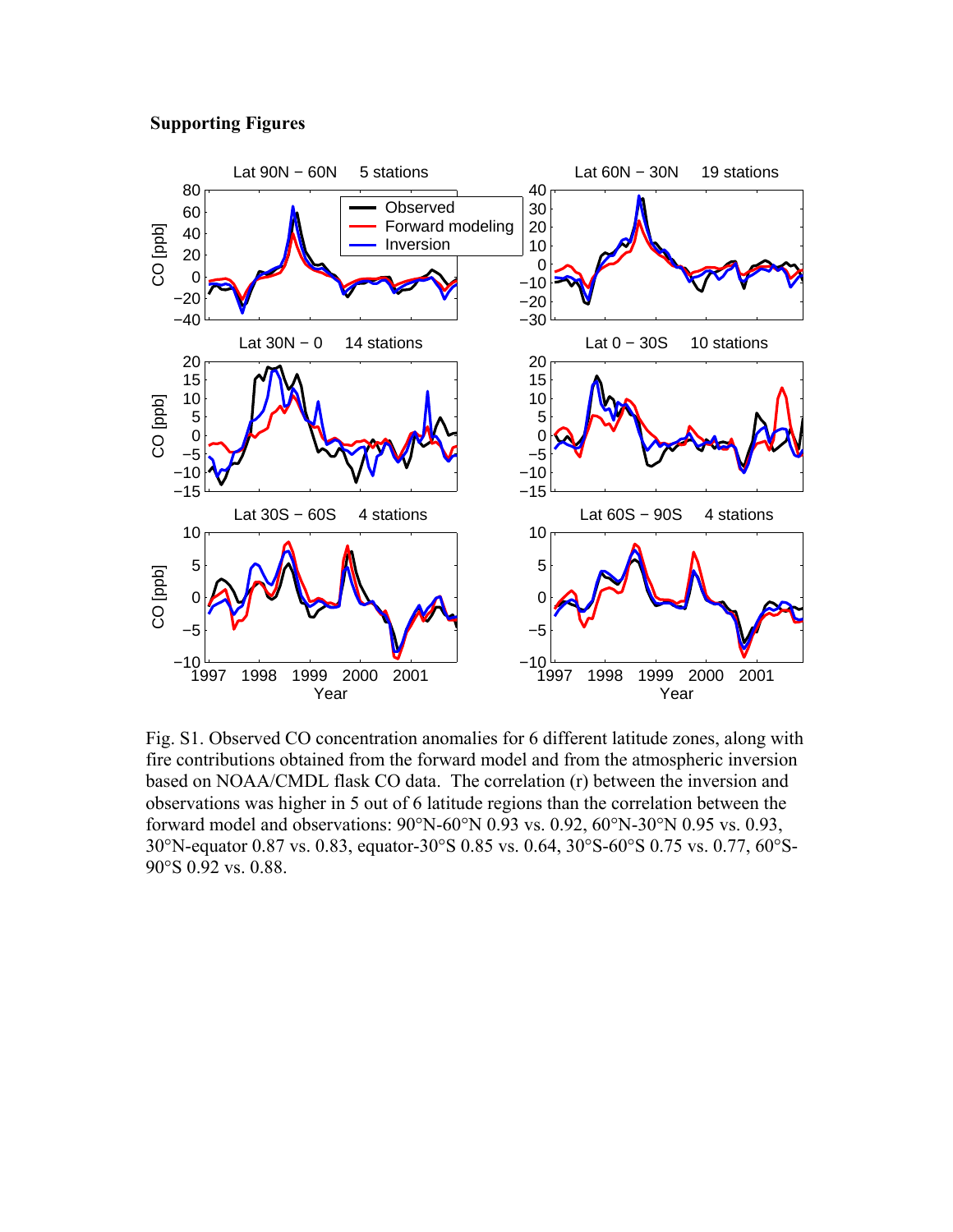

Fig. S2. Observed CH4 concentration anomalies for 6 different latitude zones, along with fire contributions obtained from the forward model and from the atmospheric inversion based on NOAA/CMDL flask CO data and on published CO and CH4 emission factors. In the northern hemisphere, fire emissions accounted for almost all of the observed  $CH<sub>4</sub>$ concentration anomalies during the study period, with dominant and roughly equal contributions from boreal regions and Southeast Asia  $($   $\sim$  40% each), and a minor contribution from Central America  $(\sim 10\%)$ . In the southern hemisphere, the fire component was greater than the observed concentration anomalies during early 1998. This offset may have been caused by uncertainties associated with the CO inversion or by uncertainties from emission factors, although these are expected to be small since emissions of CO and CH<sub>4</sub> both occur in the smoldering phases of combustion and usually co-vary. The offset is also consistent with drought stress driving down CH4 emissions in tropical wetlands at the same time that CH<sub>4</sub> emissions from fires were increasing.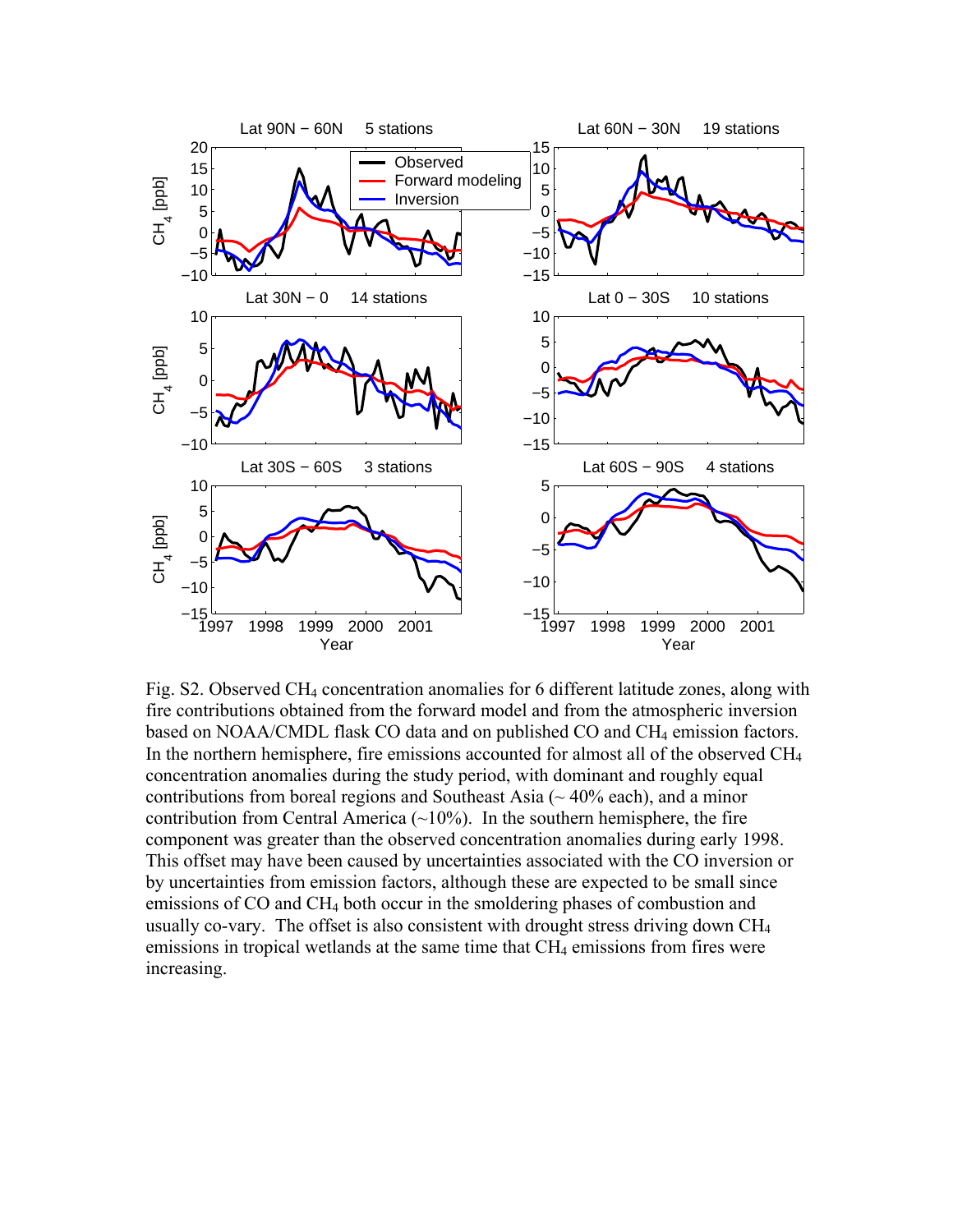# **Supporting Tables**

|                                | Timeframe of CO anomalies |              |              |              |               |               |  |  |  |  |
|--------------------------------|---------------------------|--------------|--------------|--------------|---------------|---------------|--|--|--|--|
| Region of Fire Emissions       | 1997-1998 El<br>Niño      | 1997         | 1998         | 1999         | 2000          | 2001          |  |  |  |  |
| Central + northern S-America   | $90 \pm 40$               | $-19 \pm 9$  | $81 \pm 36$  | $-31 \pm 14$ | $-22 \pm 10$  | $-10 \pm 4$   |  |  |  |  |
| Southern S-America             | $48 \pm 23$               | $21 \pm 10$  | $22 \pm 11$  | $11 \pm 5$   | $-39 \pm 19$  | $-16 \pm 8$   |  |  |  |  |
| Northern Africa                | $-21 \pm 21$              | $10 \pm 10$  | $12 \pm 12$  | $-9 \pm 9$   | $10 \pm 10$   | $-23 \pm 23$  |  |  |  |  |
| Southern Africa                | $6 \pm 17$                | $-4 \pm 13$  | $6 \pm 19$   | $-1 \pm 4$   | $-1 \pm 2$    | $0 \pm 0$     |  |  |  |  |
| Southeast Asia                 | $300 \pm 62$              | $159 \pm 33$ | $66 \pm 14$  | $-43 \pm 9$  | $-128 \pm 27$ | $-53 \pm 11$  |  |  |  |  |
| Boreal (regions north of 38°N) | $57 \pm 4$                | $-30 \pm 2$  | $76 \pm 6$   | $-18 \pm 1$  | $-5 \pm 0$    | $-22 \pm 2$   |  |  |  |  |
| Other                          | $-5 \pm 8$                | $-2 \pm 3$   | $-11 \pm 16$ | $7 \pm 10$   | $0 \pm 1$     | $6 \pm 9$     |  |  |  |  |
| Global                         | $474 \pm 82$              | $134 \pm 39$ | $253 \pm 49$ | $-85 \pm 22$ | $-185 \pm 36$ | $-118 \pm 29$ |  |  |  |  |

Table S1. CO anomalies and 95% confidence limits (Tg CO) from fires during the 1997- 1998 El Niño and the 1997-2001 period derived from the inversion.

## Table S2. Percent contribution of regional fire emissions to monthly variability in atmospheric CO anomalies during 1997-2001

|                                      | Latitude zone of atmospheric CO anomalies |                                        |                                      |                             |                    |                    |        |
|--------------------------------------|-------------------------------------------|----------------------------------------|--------------------------------------|-----------------------------|--------------------|--------------------|--------|
| Region of Fire Emissions             | $90^{\circ}$ N<br>to<br>$60^{\circ}$ N    | $60^{\circ}$ N<br>to<br>$30^{\circ}$ N | $30^{\circ}$ N<br>to<br>$0^{\circ}N$ | $0^{\circ}$ S<br>to<br>30°S | 30°S<br>to<br>60°S | 60°S<br>to<br>90°S | Global |
| Central America + northern S-America | 0.3                                       | 3.4                                    | 13.7                                 | 6.5                         | 6.4                | 6.3                | 7.3    |
| southern S-America                   | 0.0                                       | 0.1                                    | 0.8                                  | 8.9                         | 33.8               | 40.1               | 11.3   |
| Africa north of equator              | 0.1                                       | 0.3                                    | 1.7                                  | 4.5                         | 2.3                | 2.3                | 2.2    |
| Africa south of equator              | 0.0                                       | 0.0                                    | 0.0                                  | 0.4                         | 0.8                | 0.7                | 0.3    |
| Southeast Asia                       | 4.8                                       | 15.2                                   | 57.5                                 | 78.6                        | 51.3               | 47.6               | 49.7   |
| Regions north of 38°N                | 94.7                                      | 80.9                                   | 26.2                                 | 0.4                         | 0.2                | 0.2                | 27.8   |
| Other                                | 0.0                                       | 0.1                                    | 0.0                                  | 0.8                         | 5.2                | 2.8                | 1.4    |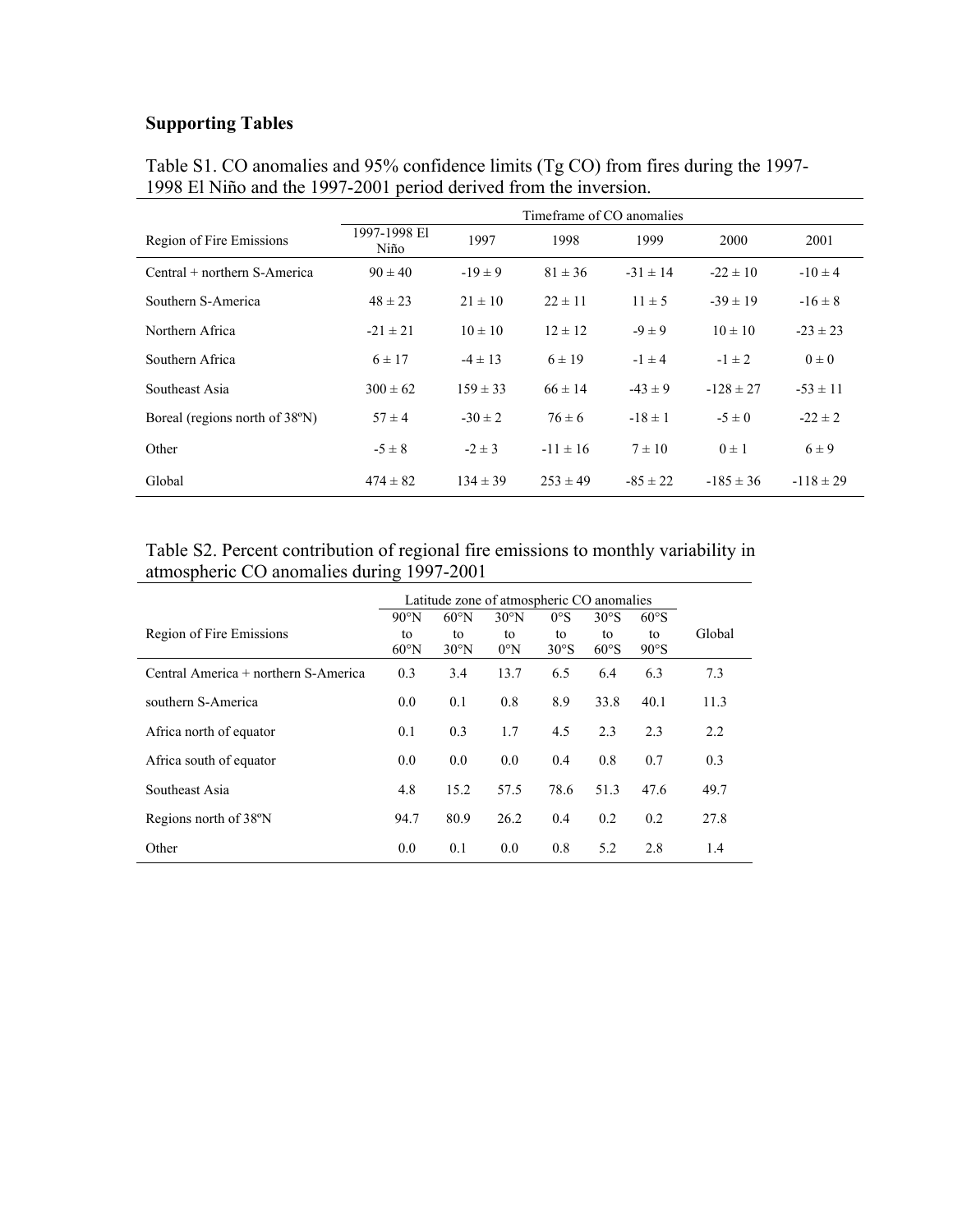## **References**

- 1. L. Giglio, J. D. Kendall, C. J. Tucker, *Int. J. Remote Sens.* **21**, 203 (2000).
- 2. O. Arino, J-M. Rosaz, P. Goloub, *Earth Obs. Quart.* **64**, 1 (1999).
- 3. C. O. Justice *et al.*, *Remote Sens. Environment* **83**, 244 (2002).
- 4. E. S. Kasischke, D. Williams, D. Barry, *Int. J. Wildland Fire* **11**, 131 (2002).
- 5. B. J. Stocks *et al.*, *J. Geophys. Res.* **108**, 8149 (2002).
- 6. P. M. Barbosa, D. Stroppiana, J. M. Gregoire, J. M. C. Pereira, *Global Biogeochem. Cycles* **13**, 933 (1999).
- 7. B. N. Duncan, R. V. Martin, A. C. Staudt, R. Yevich, J. A. Logan, *J. Geophys. Res.* **108**, 4100 (2003).
- 8. B. D. Amiro *et al.*, *Can. J. For. Res.* **31**, 512 (2001).
- 9. M. G. Schultz, *Atm. Chem. Phys.* **2**, 387 (2002).
- 10. S. O. Los, C. Justice, C. J. Tucker, *Int. J. Remote Sens.* **15**, 3493 (1994).
- 11. D. A. Slayback, J. E. Pinzon, S. O. Los, C. J. Tucker, *Global Change Biol.* **9**, 1 (2003).
- 12. C. S. Potter *et al.*, *Global Biogeochem. Cycles* **7**, 811 (1993).
- 13. R. J. Scholes, J. Kendall, C. O. Justice, *J. Geophys. Res.* **101**, 23667 (1996).
- 14. G. R. van der Werf, J. T. Randerson, G. J. Collatz, L. Giglio, *Global Change Biol.* **9**, 547 (2003).
- 15. R. Leemans, W. P. Cramer, "The IIASA database for mean monthly values of temperature, precipitation and cloudiness of a global terrestrial grid" (Int. Inst. Appl. Sys. Anal, 1990).
- 16. R. F. Adler *et al.*, *J. Hydrometeorology* (2003).
- 17. J. Hansen, R. Ruedy, J. Glascoe, M. Sato, *J. Geophys. Res.* **104**, 30997 (1999).
- 18. R. S. DeFries, J. R. G. Townshend, M. C. Hansen, *J. Geophys. Res.* **104**, 16911 (1999).
- 19. M. O. Andreae, P. Merlet, *Global Biogeochem. Cycles* **15**, 955 (2001).
- 20. R. DeFries, M. Hansen, J. Townshend, *Remote Sens. Environment* **54**, 209 (1995).
- 21. I. Bey *et al.*, *J. Geophys. Res.* **106**, 23073 (2001).
- 22. P. Kasibhatla, A. Arellano, J. A. Logan, P. I. Palmer, P. Novelli, *Geophys. Res. Lett.* **29**, 1900 (2002).
- 23. W. Menke, *Geophysical Data Analysis: Discrete Inverse Theory* (Academic Press, 1989).
- 24. P. Bergamaschi, R. Hein, M. Heimann, P. J. Crutzen, *J. Geophys. Res.* **105**, 1909  $(2000)$ .
- 25. E. S. Kasischke, L. P. Bruhwiler, *J. Geophys. Res.* **107**, 8146 (2002).
- 26. R. J. Yokelson, R. Susott, D. E. Ward, J. Reardon, D. W. T. Griffith, *J. Geophys. Res.* **102**, 18865 (1997).
- 27. J. S. Levine, *Geophys. Res. Lett.* **26**, 815 (1999).
- 28. Y. Sawa *et al.*, *Geophys. Res. Lett.* **26**, 1389 (1999).
- 29. S. E. Page *et al.*, *Nature* **420**, 61 (2002).
- 30. H. Matsueda, H. Y. Inoue, M. Ishii, Y. Tsutsumi, *J. Geophys. Res.* **104**, 26867 (1999).
- 31. R. L. Langenfelds *et al.*, *Global Biogeochem. Cycles* **16**, 1048 (2002).